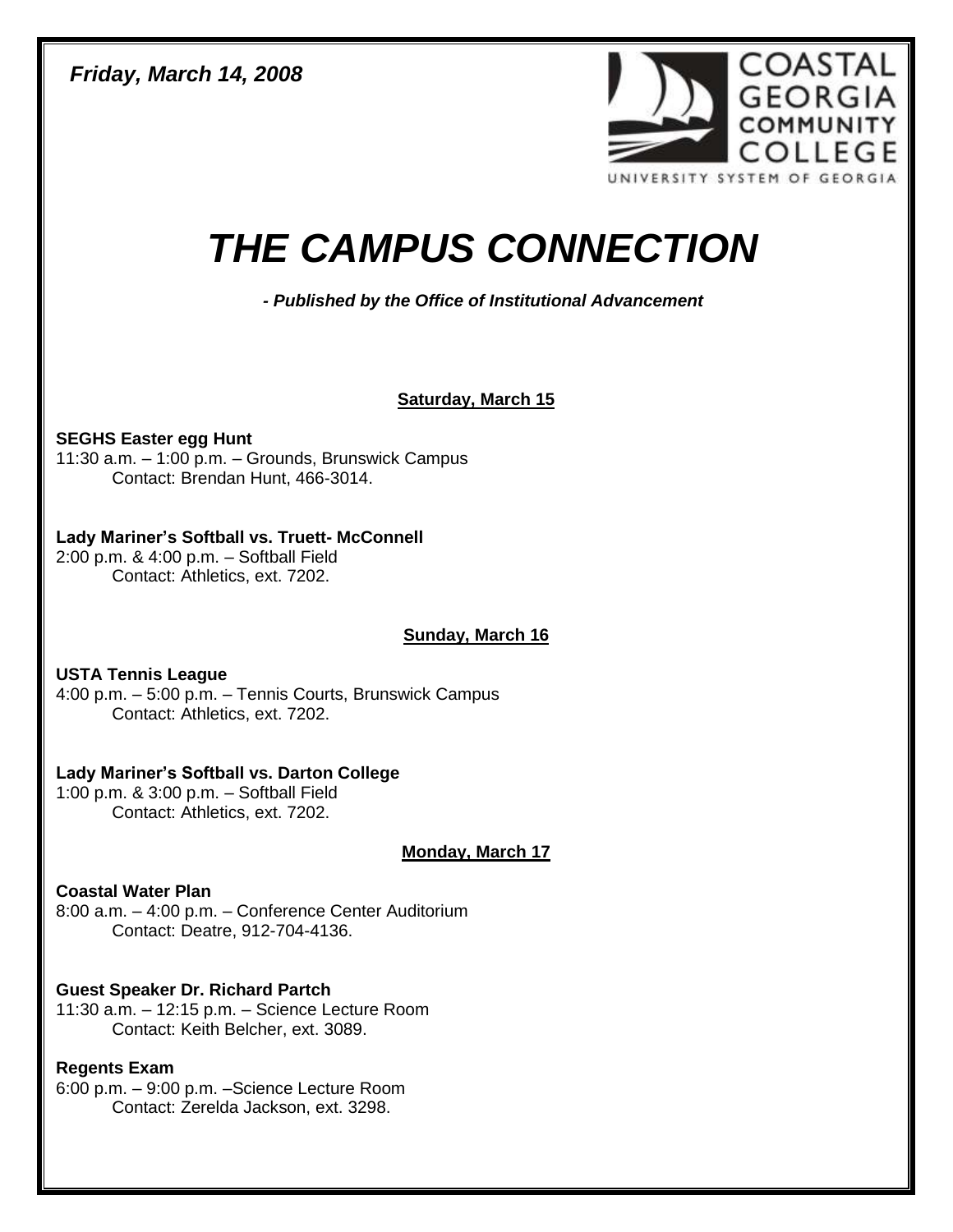# **Tuesday, March 18 Professor of the Year/ Appreciation Luncheon** 11:30 a.m. – 1:30 p.m. – Student Center Contact: Sheila Ledford, ext. 7243. **Regents Exam** 1:00 p.m. – 4:00 p.m. –Science Lecture Room Contact: Zerelda Jackson, ext. 3298. **Thursday, March 20 Institute of Continued Legal Education Satellite Broadcast** 9:00 a.m. – 11:45 a.m. – Conference Center, Altamaha Room Contact: Daniel White, 706-369-5664. **"HarpCore4" Cultural Affairs Event** 7:00 p.m. – Continuing Education Conference Center Contact: Deborah Clark, ext. 7260. **Saturday, March 22 Jehovah Witnesses Ceremony** 6:00 p.m. – 10:00 p.m**.** – Conference Center Auditorium Contact: Maira Perdomo, ext. 7279. **Monday, March 24 Clinical Conference** 9:30 a.m. - 11:30 a.m. – Conference Center Auditorium Contact: Rachel McInnis, ext. 7356. **Wednesday, March 26 City of Brunswick Utilities Protection Committee** 1:00 p.m. – 4:00 p.m. – Conference Center Auditorium Contact: Joe Pereles, ext. **Friday, March 28 Institute of Continued Legal Education Satellite Broadcast** 9:00 a.m. – 4:30 p.m. – Conference Center (Altamaha) Contact: Daniel White, 706-369-5664 **Lady Mariner's Softball vs. GA Perimeter**

2:00 p.m. & 4:00 p.m. – Softball Field